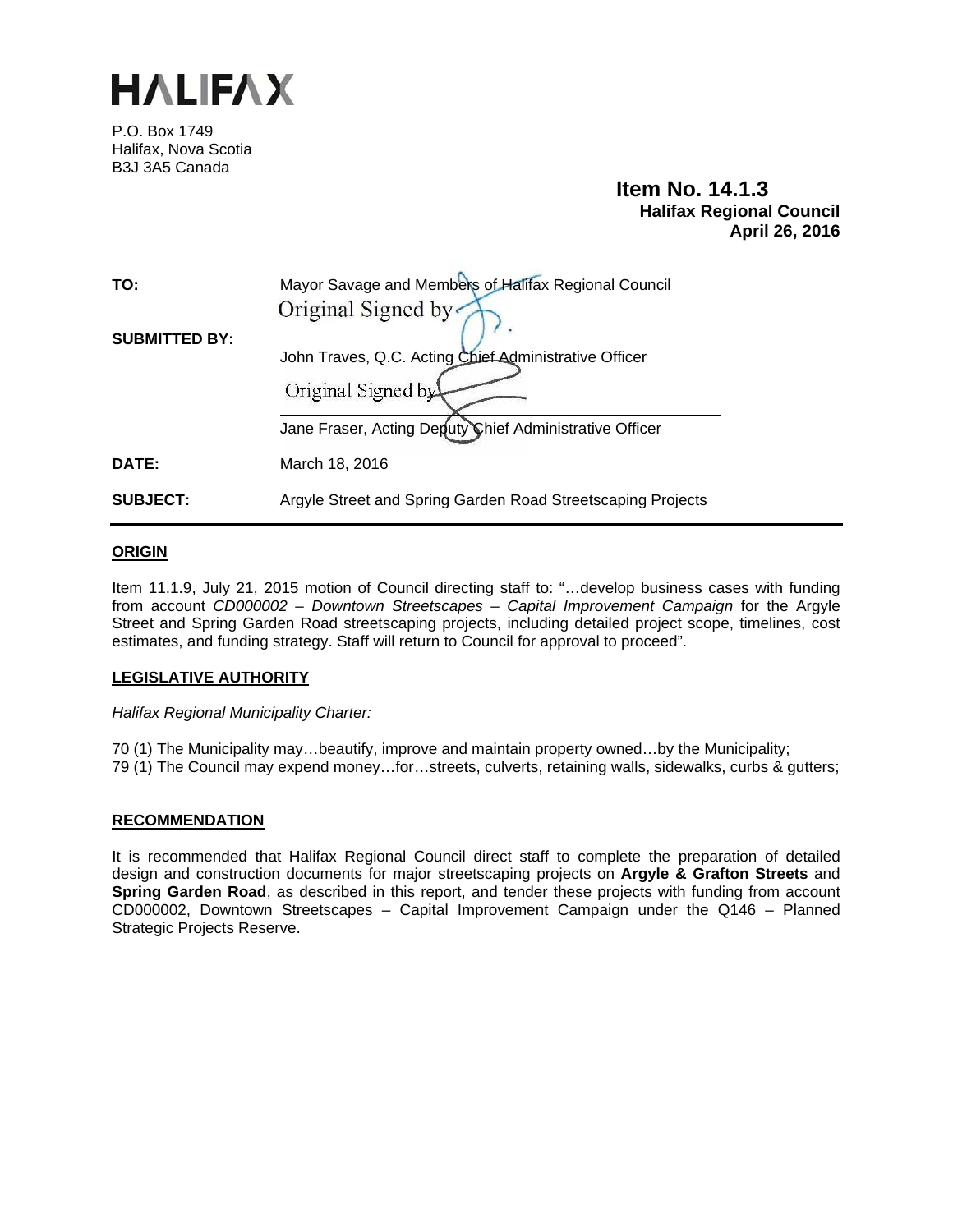# **BACKGROUND**

HRM's 2011-2016 Economic Strategy has the strategic goal of building a vibrant and attractive Regional Centre. One of the objectives is an urban core investment campaign supported through an on-going dedicated reserve fund for urban core beautification and infrastructure improvement projects. The campaign was originally imagined as a five year \$50 million capital plan, cost-shared equally with other orders of government. When it was determined that the capital plan did not meet the eligibility criteria under the Building Canada Fund, and there were no other federal or provincial funds under which it would be eligible, Regional Council rescinded its motion that the \$17 million municipal commitment be contingent upon cost-sharing, and directed staff to develop the business cases for the two priority projects and return to Council for approval to proceed.

# **Argyle and Grafton Street**

In 2013, twelve projects that would signal a meaningful commitment to the Regional Centre were identified by the Strategic Urban Partnership and evaluated. Out of those, the Argyle Streetscaping Project was determined to be the most strategic. The project was seen as a chance to strengthen a popular entertainment district while taking advantage of efficiency in design and construction by aligning with the Nova Centre construction timeline.

Originally conceived as a two block project on Argyle Street between Blowers and Prince Streets, the project was later expanded to include Grafton Street between Prince and Carmichael Streets. This was done following a feasibility study carried out by the Province for an underground walkway between the Nova Centre and the Scotiabank Centre. At \$7 million, this feature was deemed too costly, but in order to strengthen the connection between these facilities, HRM developed a design concept for a high quality street level connection.

# **Spring Garden Road**

The Spring Garden Road Streetscaping Project scored second highest of HRM's strategic urban core investments. The Spring Garden area is the main shopping district in Halifax's downtown core and the high number of office workers and residents in the area, its popularity as a tourist destination, and the presence of a large student population support the street's vitality. As a result, it has limited passenger vehicle usage, heavy transit ridership, and high pedestrian volumes but its narrow sidewalks lead to crowding and congestion.

A streetscaping plan was prepared to address these issues in 2009 but was never implemented. It proposed to better accommodate pedestrians and transit users through sections of widened sidewalk, including the creation of enough space for new bus shelters. The undergrounding of overhead wires and the addition of richly detailed paving treatments, street trees, benches, and decorative lighting would transform the feel of the street into a public space that residents would enjoy using. The project would also link the Public Gardens and the Central Library with a distinctive and legible treatment that fosters a sense of place and a high degree of civic pride.

# **DISCUSSION**

Business cases based on schematic designs and cost estimates were prepared for each of the priority streetscapes and are described briefly below.

# **BUSINESS CASE FOR ARGYLE & GRAFTON SHARED STREETSCAPES PROJECT**

In order to inform the business case and potentially construct the project in time for the opening of the Nova Centre, a contract was awarded to Ekistics Plan + Design to provide landscape architectural and engineering consulting services for the design of this project. The contract includes the preparation of schematic and detailed designs, cost estimates, schedules, construction and tender documents. The cost estimate based on the schematic design has been used to inform the business case and Ekistics will advance the final design of the project toward the construction phase upon Council approval to proceed.

#### **Project Scope**

The project extents include Argyle Street between Blowers and Prince Streets, Grafton Street between Prince and Carmichael Streets, and enhanced sidewalk treatments on Prince and Carmichael in the project vicinity. The schematic design proposes a streetscape that encourages pedestrian and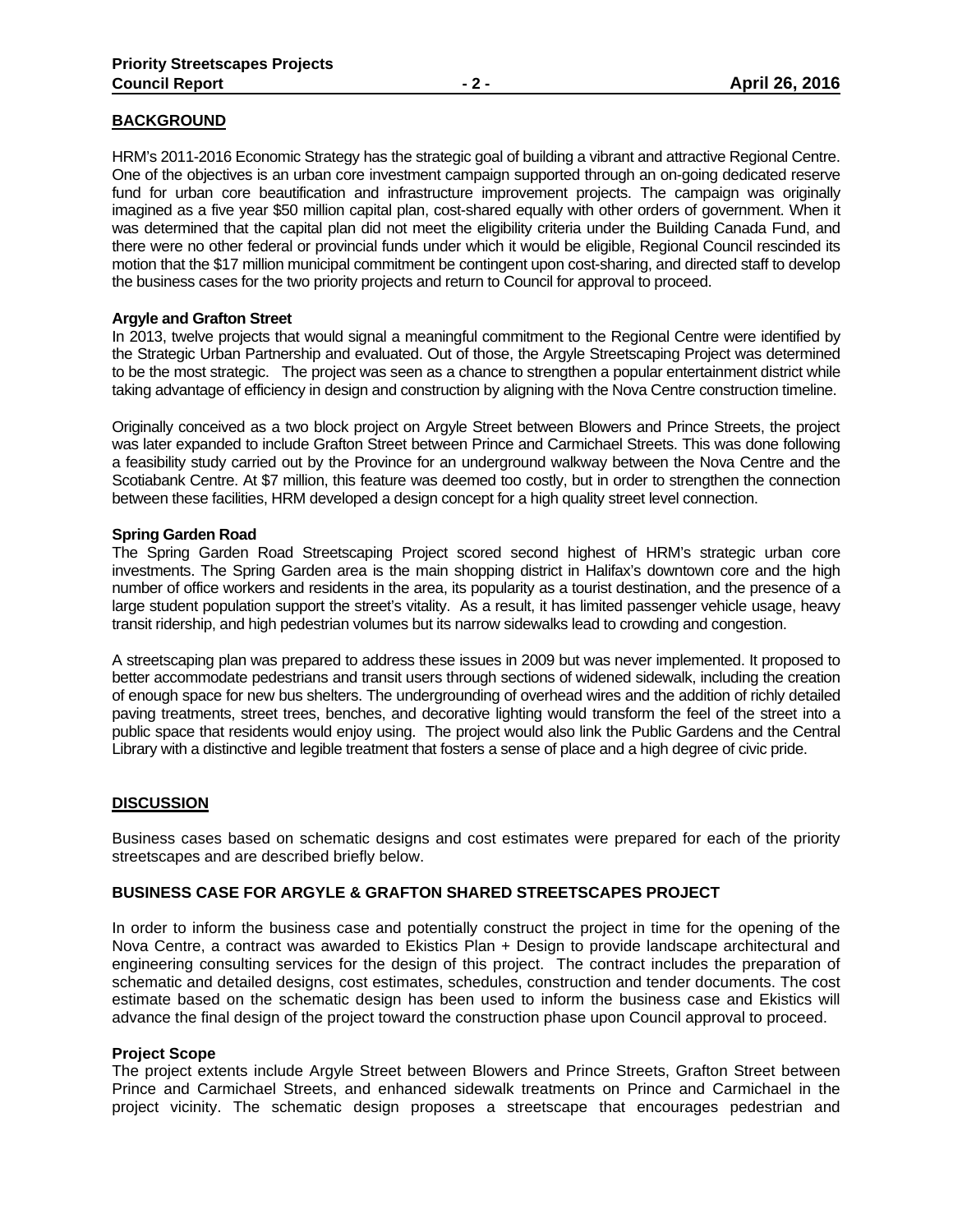commercial activity along Argyle and Grafton Streets with the removal of barrier curbs and the installation of decorative unit pavers across the entire right-of-way. A number of streetscape amenities are also proposed including decorative lighting, street furniture, trees, public art, planters, and possibly overhead canopies. Tactile warning strips will facilitate universal access. The project would transform these streets into dramatic public spaces that encourage people on foot to linger and enjoy the space, while still allowing access and loading by vehicles.

## **Cost Estimates and Funding Strategy**

Based on the preferred schematic design option prepared by Ekistics, the 'opinion of probable cost' has been estimated at \$6.8 million.

Assuming minimal cost sharing from the Nova Centre equivalent to re-instatement of public infrastructure surrounding their development, this cost may be reduced to approximately \$6.6 million.

HRM may also wish to pursue a contribution from the Province for the Grafton Street component on the basis that this portion of the project originated in response to the notion of a tunnel which was originally contemplated by the Province. This funding request has not been initiated.

#### **Economic Benefits of the Project**

Group ATN economic consultants, were engaged by HRM to prepare an economic analysis for the proposed streetscape upgrades on Argyle/ Grafton Streets as well as on Spring Garden Road. The report, based on a review of 15 North American Streetscape Projects<sup>1</sup>, confirms the general belief that improved accessibility, especially for pedestrians, and a safer, more welcoming environment created by streetscape projects will result in positive spin offs. While the impacts of these types of projects are generally not well researched in terms of metrics, and it is difficult to place a dollar value on the expected benefits, a review of other similar projects suggests the following quantitative outcomes may be reasonably expected:

- Customer traffic increase.
- Retail and food service sales increase (post development increases ranged from 9% to 32%).
- New business emergence and new jobs in the area.
- Attraction of private investment to the area.
- Increases in assessed value of property and property tax revenues (changes in property values were reported in the case studies between 13% and 30%)

#### **Benefits to Small Business Owners**

One of the key benefits of the project will be to local small businesses who install seasonal sidewalk cafés on Argyle and Grafton Streets. These facilities have typically necessitated the construction of a temporary sidewalk but once the curbless streetscape is implemented, these will no longer be required, resulting in significant annual savings to each. Furthermore, the streetscape project may create the opportunity for bar and restaurant operators to apply for "annual" sidewalk cafés, as recently enabled in By-Law S-1000 "Respecting the Regulation of Sidewalk Cafés".

#### **Other Project Costs - Operating Costs**

Increasing the quality of finishes and the range of amenities provided is likely to result in increased operating costs, as well as an increased future cost at such time as the project requires recapitalization.

In consultation with staff from TPW – Road Operations & Construction and Operations Support – Corporate Fleet, it has been identified that the removal of barrier curbs will necessitate a specialized

 $1$  Vanderbilt Avenue (Plaza St to Dean St), Brooklyn – 2006 and 2008; Bronx Hub, the Bronx – 2009; St. Nicholas Avenue/Amsterdam Avenue, NY – 2010; Willoughby Plaza, Brooklyn – 2006; Columbus Avenue (W. 96th Street to W. 77th Street), Manhattan – 2010; Charles City Permeable Streetscape, Iowa – 2009; Cherry Creek North & Fillmore Plaza, Colorado – 2011; South Grand Blvd. & Great Street, Missouri – 2011; Park Avenue & US 50 Redevelopment Phase 1, California; Grant Avenue in Odessa, TX – 1991; North Clark Street, – 1999 and 2001; Barracks Row, Washington, DC. – 2003 to 2004; Lancaster, California – 2010; Lodi, California – 1997; The Quartier des Spectacles, Montreal – 2007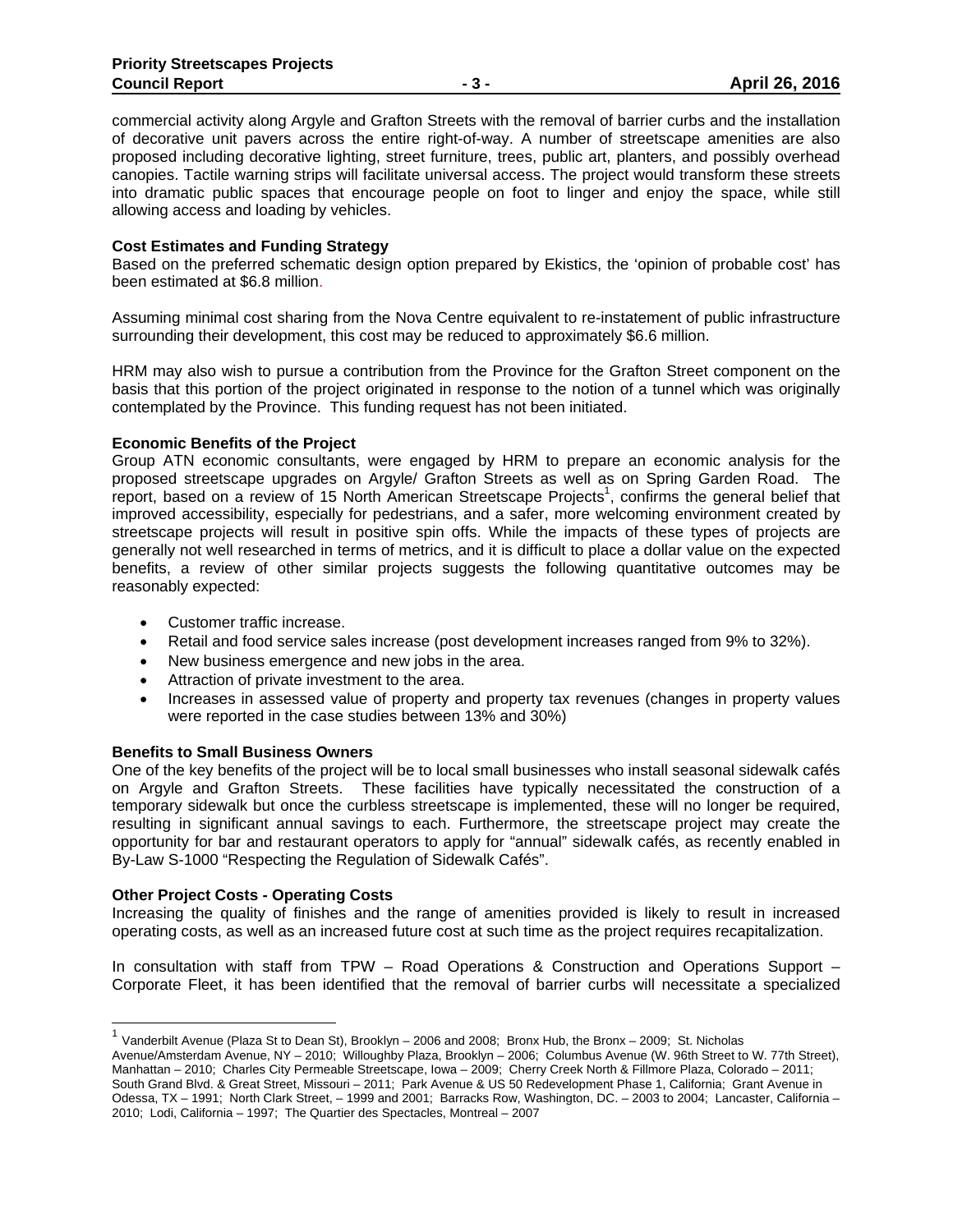snow clearance program to minimize damage to streetscape elements. This will require the removal of snow (instead of piling) and possibly the acquisition of specialized 'gentler' equipment. The project is also contemplating the use of Bigbelly solar waste compactors for this area.

Staff's understanding of the operating costs is evolving as the design progresses, but an order of magnitude estimate of \$30,000/ year has been identified for snow removal and waste management.

With regards to the equipment, it has been identified that two specialized pieces of equipment estimated to cost approximately \$400,000 (combined) may be needed. While the equipment will be used for other areas as well, in order to ensure it is available by winter 2017 for Argyle-Grafton, the costs have been included in the Argyle-Grafton budget estimate.

#### **Timelines**

Construction could be expected to begin no earlier than mid-August 2016 so it may not be feasible to complete all parts of the project before winter. The construction schedule will be firmed up as the detailed design proceeds.

#### **BUSINESS CASE FOR SPRING GARDEN ROAD STREETSCAPE PROJECT**

Streetscape plans and tender-ready construction documents were prepared for Spring Garden Road between Queen Street and South Park Street in 2009 but the project did not proceed to construction due to insufficient funding. Since then, improvements based on the 2009 plan, but modified through the design process for the Central Library, have been implemented at the Queen Street intersection. The modified design includes a different lighting style and unit paver colour and pattern than originally proposed. For the purposes of carrying out the business case, cost estimates for the 2009 plan were updated based on this new palette.

The 2009 design also proposed streetscaping improvements along South Park Street, but these have been eliminated from consideration under the business case in order to reduce costs.

#### **Project Scope**

The Spring Garden Road Streetscape Project would encompass the area between Queen Street and South Park Street and would include extensive undergrounding of overhead power and communications infrastructure, replacement of all above ground municipal works including existing asphalt road pavement, widened sections of sidewalk with unit paver detailing, curb and gutter (possibly granite), catchbasins, decorative streetlighting, traffic signals, as well as the installation of trees and site furnishings. Hours for loading are proposed to be limited (before 10am) and the seven existing on-street parking stalls are proposed to be removed.

#### **Cost Estimates and Funding Strategy**

Based on the updated design described above, an "opinion of probable costs" has been estimated at approximately \$11 million. In order to reduce this sum, consultants were asked to cost a modified design option (e.g. using standard curb and gutter instead of granite curbs and normal intersections instead of raised intersections). This option has been estimated at approximately \$9.5 million. As the final design could end up as a hybrid of these two options, the ultimate capital request will depend on whether or not net Argyle-Grafton costs can be reduced through cost savings or cost sharing.

Cost sharing is not accounted for in the estimate for Spring Garden Streetscaping, but may provide some reduction if opportunities to cost share with any utilities are identified as the design advances.

Finally, with easily updated tender-ready designs from 2009 already complete, the project may be a good candidate for cost-sharing from other levels of government should new funding become available, i.e. it is nearly "shovel-ready".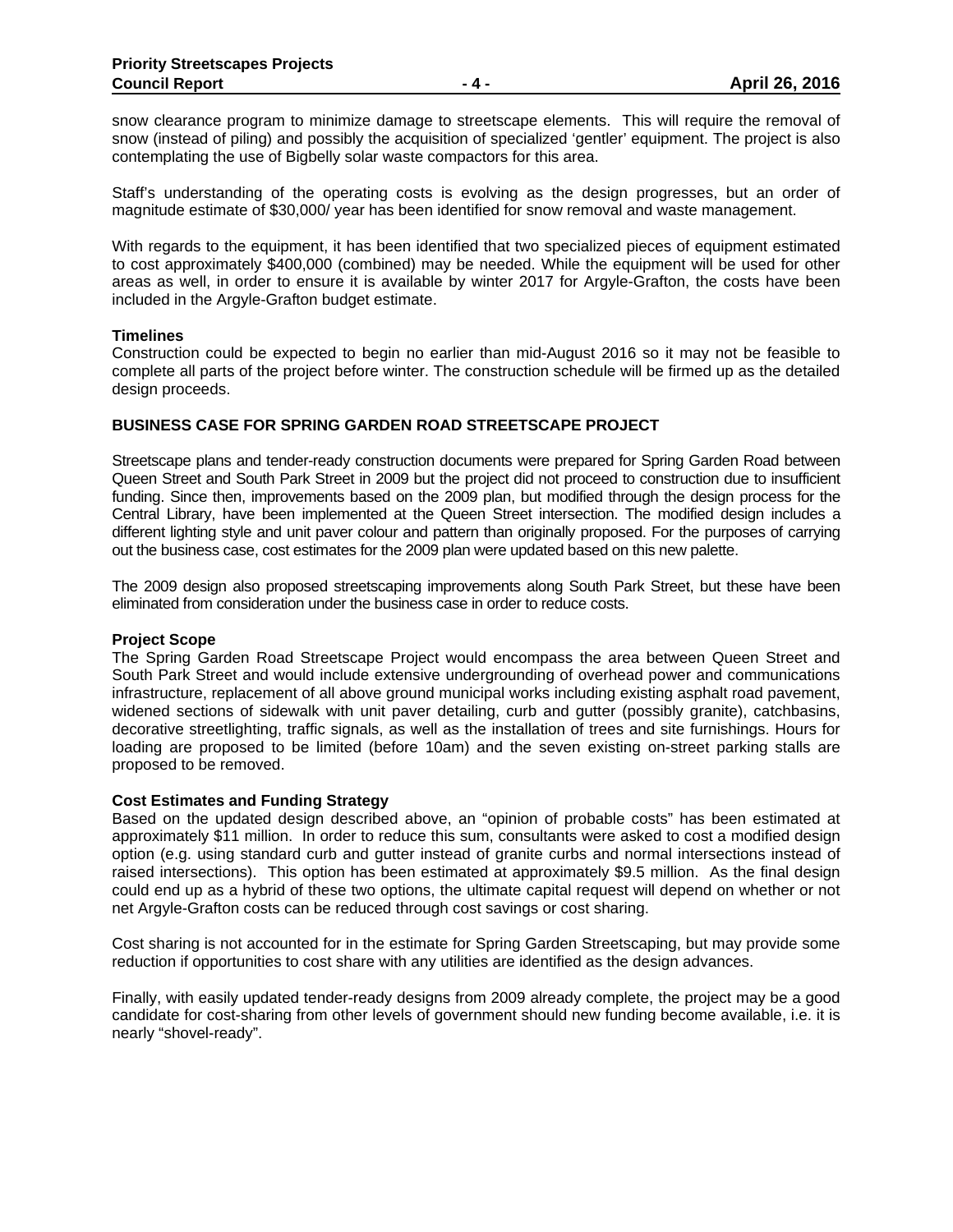#### **Economic Benefits of the Project**

As described above under the section for the Argyle/Grafton project, improved accessibility, especially for pedestrians, and a safer, more welcoming environment created by streetscape projects is expected to result in a number of positive spin offs for the municipality.

## **Other Project Costs - Operating Costs**

Increasing the quality of finishes and the range of amenities provided will result in an increased future cost at such time as the project requires recapitalization, but should not result in as significant a change in the day to day operating costs as the Argyle/ Grafton project, unless a snow removal program is contemplated in association with this project as well. As the project advances through detailed design, further elaboration of operating costs will be carried out

#### **Timelines**

The balance of funds remaining after implementation of the Argyle & Grafton Shared Streetscapes will be used for design and construction of the preferred design option for the Spring Garden Road Streetscape. As such, updating the 2009 tender ready drawings for Spring Garden Road could commence as soon as the Argyle – Grafton project is complete.

# **FINANCIAL IMPLICATIONS**

Finance has confirmed budget availability in Capital Account CD000002, Downtown Streetscapes ‐ Capital Improvement Campaign, as shown below.

**Budget Summary:** CD000002 Downtown Streetscapes - Capital Improvement Campaign Cumulative Unspent Budget **\$16,691,941** 

#### **Argyle & Grafton Project**

The net project cost is estimated to be approximately \$6.6 million.

#### **Spring Garden Project**

The balance of funds remaining after implementation of the Argyle & Grafton Shared Streetscapes will be used for design and construction of the preferred design option for the Spring Garden Road Streetscape. At this time, this balance is estimated to be approximately \$10.1 million.

#### **Operating Costs**

As the projects advance through detailed design, further elaboration of operating costs will be carried out.

#### **RISK CONSIDERATION**

A risk analysis for each project was carried out in the process of preparing each business case. At this point the most significant risk for the Argyle/Grafton Project is completing the design in time for construction in fall 2016, our target to ensure completion prior to the Nova Centre's anticipated spring 2017 opening. The most significant risk to the Spring Garden Streetscape Project is that cost overruns in the Argyle/Grafton Project reduce the amount available to fully execute the proposed Spring Garden Project. These risks will be mitigated through effective management of projects costs, actively seeking cost reductions or cost sharing for both projects, and/or by reducing the level of finishes on the Spring Garden Road project as described above.

## **COMMUNITY ENGAGEMENT**

#### **Argyle Grafton Project**

Information sessions with the general public, internal and external stakeholders, including a special public meeting on the subject of accessibility, were conducted between December 2015 and February 2016.